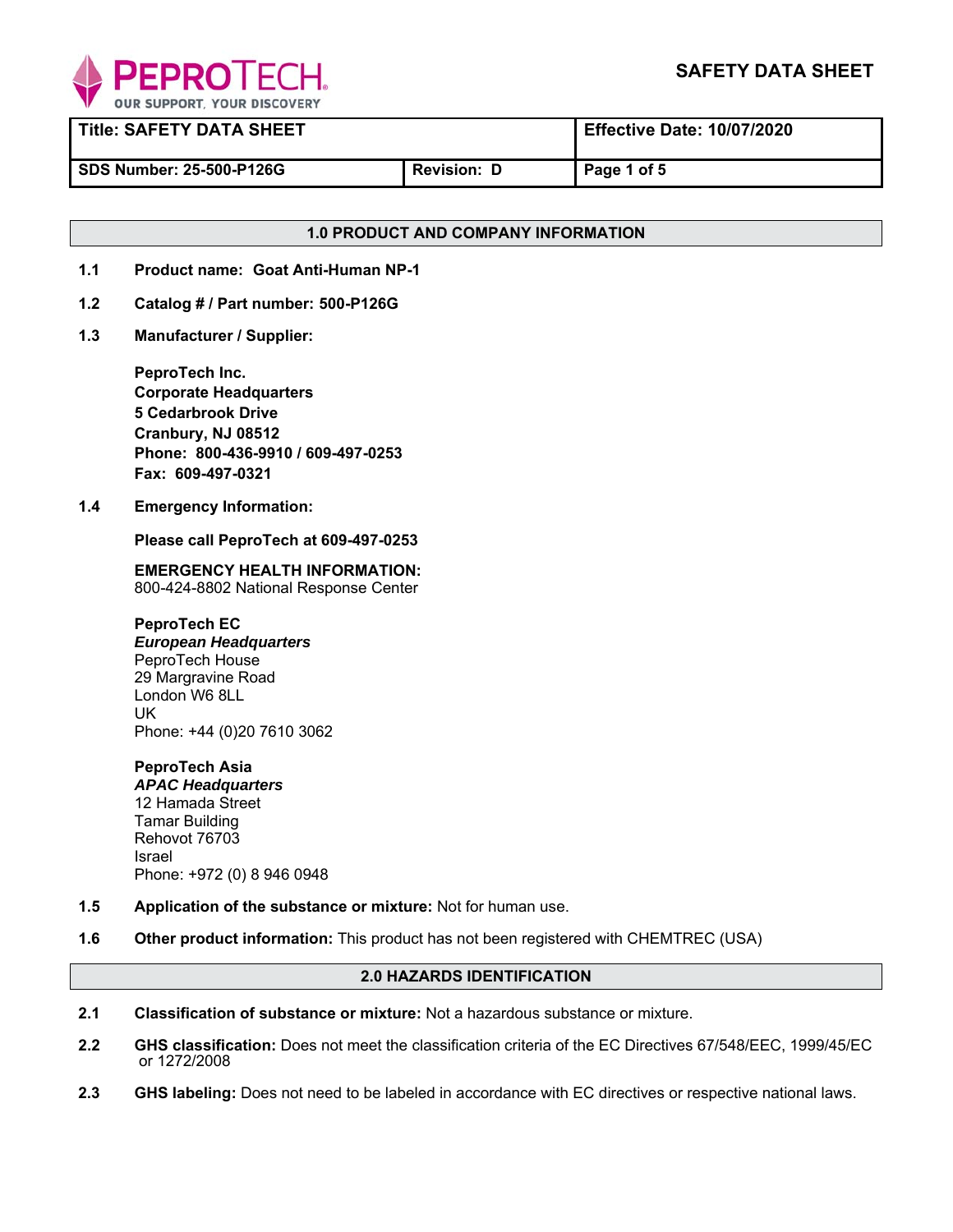

| <b>Title: SAFETY DATA SHEET</b> |                    | <b>Effective Date: 10/07/2020</b> |
|---------------------------------|--------------------|-----------------------------------|
| SDS Number: 25-500-P126G        | <b>Revision: D</b> | Page 2 of 5                       |

### **2.4 Special hazards:** None

### **3.0 COMPOSITION / INFORMATION ON INGREDIENTS**

**3.1 Ingredients:** This product does not contain any hazardous substances at concentrations of 1% or greater. This product is not known to contain carcinogens at a concentration of 0.1% or greater. No MSDS is required.

### **4.0 FIRST AID MEASURES**

### **4.1 Description of first aid measures:**

**Eye contact:** May cause eye irritation. Flush eyes with plenty of water for at least 15 minutes. Then get immediate medical attention.

**Skin contact:** May cause skin irritation. Immediately flush with plenty of water.

**Inhalation:** No recognized inhalation hazard. If inhaled, remove to fresh air. If breathing becomes difficult, call a physician.

**Ingestion:** No recognized ingestion hazard. If swallowed, drink plenty of water. Get immediate medical attention.

### **5.0 FIRE FIGHTING MEASURES**

- **5.1 Classification of substance or mixture:** The product is non-flammable.
- **5.2 Suitable extinguishing media:** Use water spray, alcohol-resistant foam, dry chemical or carbon dioxide.
- **5.3 Protective equipment:** Wear self-contained breathing apparatus for firefighting if necessary.

### **6.0 ACCIDENTAL RELEASE MEASURES**

- **6.1 Personal precautions:** Use eye protection, gloves, and apron. Implement appropriate precautions to minimize direct contact with skin or eyes and prevent inhalation of dust.
- **6.2 Methods for clean up:** Sweep up, place in bag and hold for disposal. Ventilate area and wash site after material is picked up.

#### **7.0 HANDLING AND STORAGE**

- **7.1 Handling:** Avoid inhalation. Avoid contact with eyes, skin, and clothing.
- **7.2** Storage: Keep tightly closed. Store at -20°C until use.
- **7.3 Additional information:** See product data sheet for more information on handling and storage.

#### **8.0 EXPOSURE CONTROLS / PERSONAL PROTECTION**

- **8.1 Control parameters:** Contains no substances with occupational exposure limit values.
- **8.2 Engineering controls:** Ensure adequate ventilation. Use appropriate personal protective work clothing.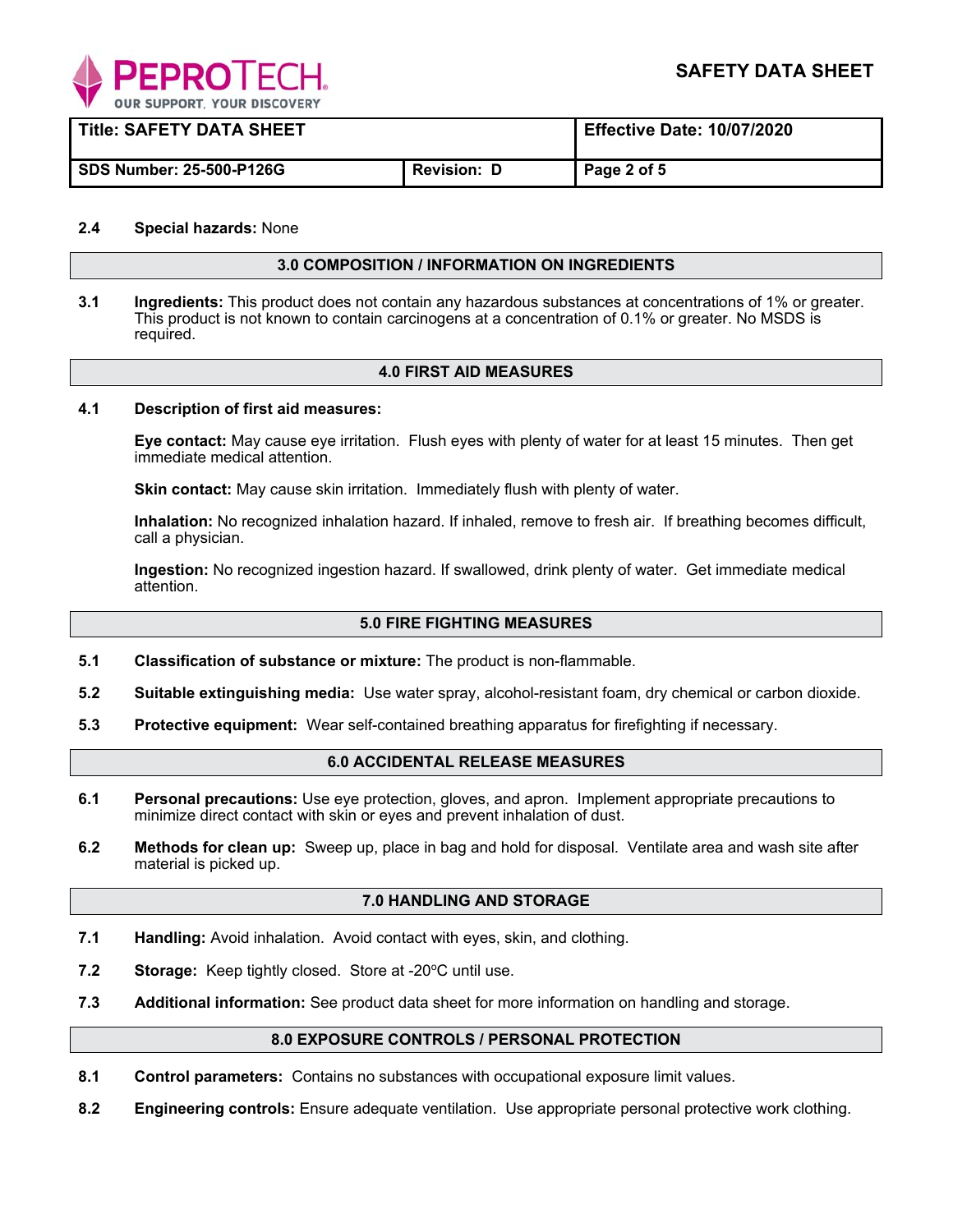

| <b>Title: SAFETY DATA SHEET</b> |                    | <b>Effective Date: 10/07/2020</b> |
|---------------------------------|--------------------|-----------------------------------|
| <b>SDS Number: 25-500-P126G</b> | <b>Revision: D</b> | Page 3 of 5                       |

### **8.3 Personal precautions:**

**Eye:** Wear appropriate eye protection.

**Skin:** Wear clothing and gloves that cannot be penetrated by chemicals or oil.

**Inhalation:** Respiratory equipment is not required.

### **9.0 CHEMICAL AND PHYSICAL PROPERTIES**

## **9.1 Description of chemical and physical properties:**

**Appearance:** Solid; white powder or thin/invisible film **Odor:** None **pH:** Not available **Vapor pressure:** Not available **Vapor density:** Not available **Boiling point:** Not available **Melting/freezing point:** Not available **Flash point UEL/LEL:** None established **Evaporation rate:** Undetermined **Flammability:** Non-flammable material **Solubility:** Not available **Specific gravity (water = 1):** Not available **Volatile %:** Not available **Water content:** Not available **Decomposition Temperature:** Not available **Autoignition Temperature:** None established **VOC content:** Not available **Viscosity:** Not available

### **10.0 STABILITY AND REACTIVITY**

- **10.1 Stability:** Stable under recommended storage conditions.
- **10.2 Conditions to avoid:** Heat and moisture
- **10.3 Materials to avoid:** Strong oxidizing agents
- **10.4 Hazardous decomposition:** None determined
- **10.5 Hazardous polymerization:** Does not spontaneously polymerize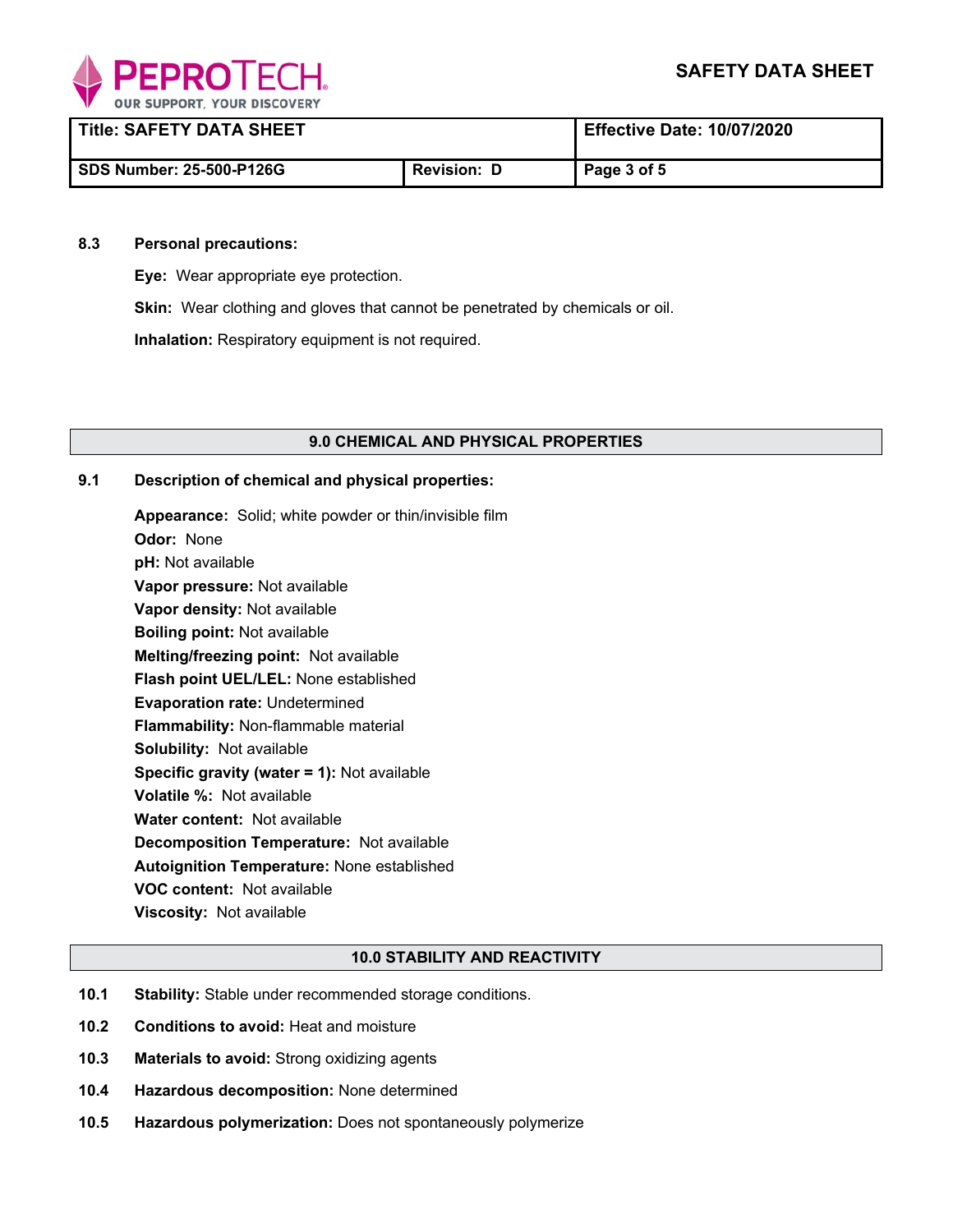

**Title: SAFETY DATA SHEET Effective Date: 10/07/2020** 

SDS Number: 25-500-P126G **Revision: D** Page 4 of 5

# **11.0 TOXICOLOGICAL INFORMATION**

# **11.1 Potential health effects:**

**Eye contact:** May cause eye irritation.

**Skin contact:** May cause skin irritation.

**Inhalation:** May be harmful if inhaled. May be irritating to mucous membranes.

**Ingestion:** May be harmful if swallowed.

**Carcinogenicity:** None

**Reproductive toxicity:** None

**Mutagenicity:** None

**Sensitization:** None

# **12.0 ECOLOGICAL INFORMATION**

- **12.1 Ecotoxicity:** Undetermined
- **12.2 Biodegradability:** Undetermined
- $12.3$ **Mobility: Undetermined**
- **12.4 Bioaccumulation:** Undetermined

### **13.0 DISPOSAL INFORMATION**

**13.1 Disposal method:** Observe all federal, state, and local environmental regulations. Contact a licensed professional waste disposal service to dispose of this material.

# **14.0 TRANSPORTATION INFORMATION**

**14.1 Transport information:** 

**DOT Hazard class:** Non-hazardous for transport.

**IATA Hazard class:** Non-hazardous for transport.

**IMDG Hazard class:** Non-hazardous for transport.

## **15.0 REGULATORY INFORMATION**

**15.1 US Federal and State Regulations:** 

 **CERCLA Sections 102a/103 Hazardous Substances (40 CFR Part 302.4):** This product is not reportable under 40 CFR Part 302.4.